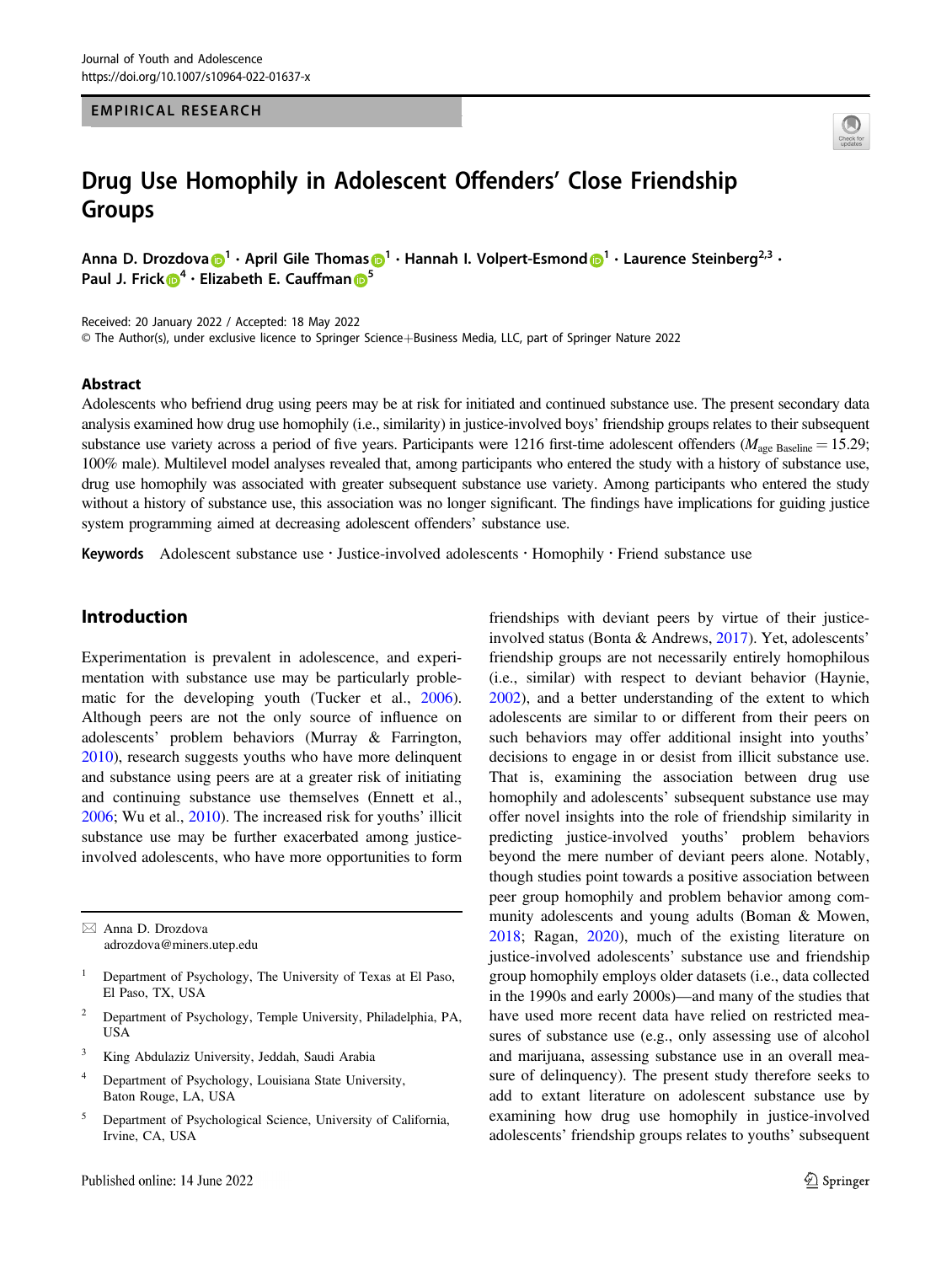substance use patterns, using recent data and capturing a wide range of substance use variety among participants.

### Peer Influence and Adolescent Problem Behavior

Throughout adolescence, peers become an increasingly important source of influence on youths' attitudes and actions. Indeed, though family members' positive attitudes towards substance use have been shown to relate to adolescents' own substance use patterns, literature suggests deviant peers impart a particularly strong (direct) influence on youths' decisions to engage in or desist from substance use (Bahr et al., [2005\)](#page-12-0). Peers have been shown to impact youths' initiation of cigarette use (Maxwell, [2002\)](#page-13-0), willingness to engage in risk-taking (Gardner & Steinberg, [2005](#page-12-0)), and alcohol consumption (Nash et al., [2005\)](#page-13-0). Additionally, research suggests greater peer drug use and delinquency are both associated with greater illicit substance use by the target adolescent (e.g., marijuana, ecstasy, cocaine; Wongtongkam et al., [2014\)](#page-13-0), and, though early initiation of substance use (e.g., at 13 years of age) is not heavily prevalent, greater perceived peer substance use has been shown to be associated with greater likelihood of early first-time use (Trucco et al., [2011\)](#page-13-0). What is less clear, however, is whether deviant peer influence operates differently among early substance users and substance users with a later onset. Given that justiceinvolved adolescents face greater exposure to deviant and substance-endorsing peers and attitudes—and given that such adolescents are particularly vulnerable to the detrimental impacts of substance use (e.g., impacts on mental health; Hussey et al., [2007](#page-12-0))—it is important to thoroughly examine such associations in samples of justice-involved adolescents.

### Changes in Friendships Throughout Adolescence

Regardless of justice system involvement, youths generally undergo a variety of developmental changes throughout adolescence, including changes in the characteristics of their peer relationships (Zarrett & Eccles, [2006\)](#page-13-0). Indeed, recent findings from community samples suggest the similarity between youths' problem behaviors and the problem behaviors of their friends increases through midadolescence and then declines, irrespective of normative changes in delinquency throughout this developmental period (Richmond et al., [2018](#page-13-0)). As such, younger adolescents who use substances may be more inclined to seek out friendships with peers who are more similar to them on these problem behaviors, whereas older adolescents may be more open to forming friendships with peers who are less similar to them in this regard. However, changes in the similarity between youths and their friends do not operate

solely on the basis of selection (i.e., through youths actively seeking out peers who are more like them). Indeed, some adolescents and young adults who associate with like others show increased engagement in substance use after establishing such affiliations, suggesting socialization processes are also taking place (Beardslee et al., [2018](#page-12-0); Becker et al., [2019](#page-12-0)). In other words, adolescents' behaviors may additionally change as a result of peer influence. Notably, justice-involved adolescents face increased exposure to antisocial and drug endorsing peers and attitudes as a consequence of their justice system involvement (Bonta & Andrews, [2017](#page-12-0)), and such exposure may, in turn, provide more opportunity for deviant peer influence.

# Adolescents' Close Friendship Groups and Behavioral Homophily

Adolescents who are exposed to more antisocial and drug endorsing peers may additionally be exposed to more salient deviant norms modeled within their peer groups, thereby increasing the potential for learned and reinforced deviancy. In criminological literature, for example, differential association theory refers to how people learn deviance through their interactions with others; one principle of this theory is that a person chooses to engage in delinquent behavior when he or she is exposed to more pro-criminal attitudes than anti-criminal attitudes (Sutherland, [1947\)](#page-13-0). Applying differential association theory to youths' friendship groups and their initiation and continuation of substance use, it follows that adolescents who have more drug using friends as opposed to drug abstaining friends may be more at risk of engaging in illicit substance use themselves. Indeed, community youths who are exposed to more drug using and delinquent peers tend to have an increased rate of onset—as well as earlier onset—of alcohol and drug use (e.g., ecstasy; Light et al., [2013;](#page-12-0) Wu et al., [2010](#page-13-0)).

Moreover, assessing only dyadic youth−peer relationships (as opposed to youths' associations with their friendship groups as a whole) appears to limit the explained variability in youths' behaviors (Kiesner et al., [2004\)](#page-12-0). Specifically, given that adolescents' friendships are generally heterogeneous with regard to deviancy (see Haynie, [2002](#page-12-0)), it is important to assess adolescents' behaviors in response to peer influence within the holistic context of the friendship group. Adolescents tend to follow the social norms of the collective peer group (see Blanton & Burkley, [2008](#page-12-0)); consequently, youths whose peer groups contain predominantly substance using peers may have a harder time deviating from the established (drug use endorsing) norms of the group (Eisenberg et al., [2014\)](#page-12-0). Taken together, such findings suggest a need to examine peer influence specifically in the context of youths' close friendship groups.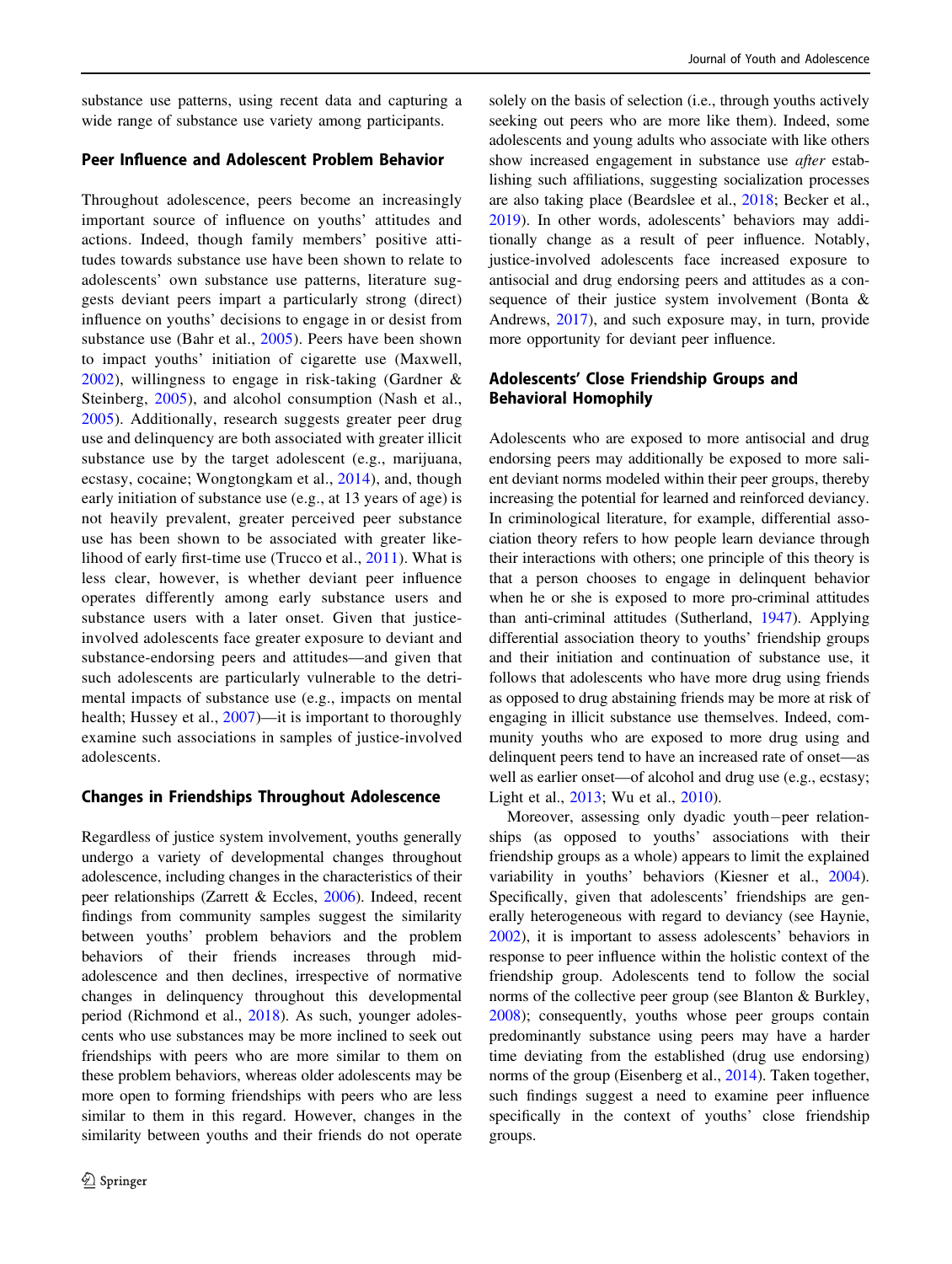Further, these findings emphasize that the homophily of problem behaviors within the friendship group matters; that is, the extent to which a target adolescent is similar to or different from his or her close friends on problem behaviors may be an important predictor of the adolescent's continued engagement in such behaviors. Indeed, on the one hand, given that adolescents are particularly susceptible to peer influence (Steinberg & Monahan ([2007\)](#page-13-0)), youths who are similar to their friends on problem behaviors such as illicit substance use may be reinforced in their continued engagement in such behaviors; on the other hand, youths who are similar to their friends on abstaining from problem behaviors may be reinforced in their continued abstinence from engagement in such behaviors. Youths who are dissimilar to their close friends on problem behaviors may instead be tempted to change their behaviors or terminate the friendships, or they may face peer rejection as a result of not conforming to the norms of the collective peer group. Therefore, the number of drug using friends in the friendship group alone (i.e., the peer drug use ratio) may not be enough to explain why youths engage in or desist from substance use. In addition to understanding how friendship group composition may impact adolescents' decisions to use illicit substances, it is important to examine the similarity (i.e., homophily) of drug use between adolescents and their closest friends to better understand youths' decisions to engage in drug use, particularly among youths who are already involved with the justice system and face increased exposure to drug using peers.

# Current Study

The present study sought to fill a gap in adolescent substance use literature by examining impacts of drug use homophily in adolescent offenders' close friendship groups on adolescents' own substance use patterns through the use of a recent dataset from a large longitudinal study, which included a measure of participant substance use variety that captured a wide range of substances. Given existing literature on deviant peer influence and adolescents' problem behaviors, it was hypothesized that greater drug use homophily in target adolescents' close friendship groups would be associated with greater subsequent substance use variety by the target adolescent, above and beyond the mere ratio of drug use within participants' friendship groups. Specifically, it was predicted that participants with greater drug use homophily within their close friendship groups would subsequently engage in a greater variety of substance use, even after accounting for age, ethnicity, category of the initial offense for which the adolescent came into contact with the juvenile justice system (i.e., drug, person, property, or other), socioeconomic status, processing type (i.e., the decision to formally process the adolescent through the juvenile justice system or divert the adolescent from justice system processing through informal means such as community service), participating site, and family criminality. Moreover, to better understand how peer influence operates among early substance users and users with a later onset, an exploratory analysis was run to assess this association among participants who entered the study with and without a history of substance use.

# Method

The present study was conducted through secondary analyses of de-identified data from the Crossroads Study—a longitudinal study aimed at examining the effects of justice system involvement on first-time adolescent offenders. Study procedures were approved by the Institutional Review Boards of all participating sites, including the sites where data for the Crossroads Study was collected and the site where data was analyzed for the present study.

# Procedure

Trained Research Assistants (RAs) obtained information about adolescents' pending intake hearings from court personnel at participating sites. Adolescents who met eligibility criteria (described below) were approached for study participation following their imposed dispositions (i.e., the final outcomes of their intake hearings). Youth assent was obtained from adolescents interested in study participation, and informed consent was obtained from their legal guardians. Adolescents and legal guardians were informed of the voluntary nature of the study and were assured their study participation—or lack thereof—would not influence their treatment within the juvenile justice system. Youths and their legal guardians were additionally informed that participants' responses were protected from court subpoena by a federally issued Privacy Certificate.

Adolescents were recruited for study participation between July 2011 and May 2013. Throughout the course of the five-year study, participants completed interviews with RAs on laptop computers in the community and in secure residences. Baseline interviews were completed within six weeks of the processing decision (i.e., the decision to formally or informally process the youth). Interviews from Baseline to Follow-Up 6 were completed at sixmonth intervals, and the remaining follow-up interviews were completed at one-year intervals. All nine waves of data (Baseline through Follow-Up 8) were utilized in the analyses of the present study.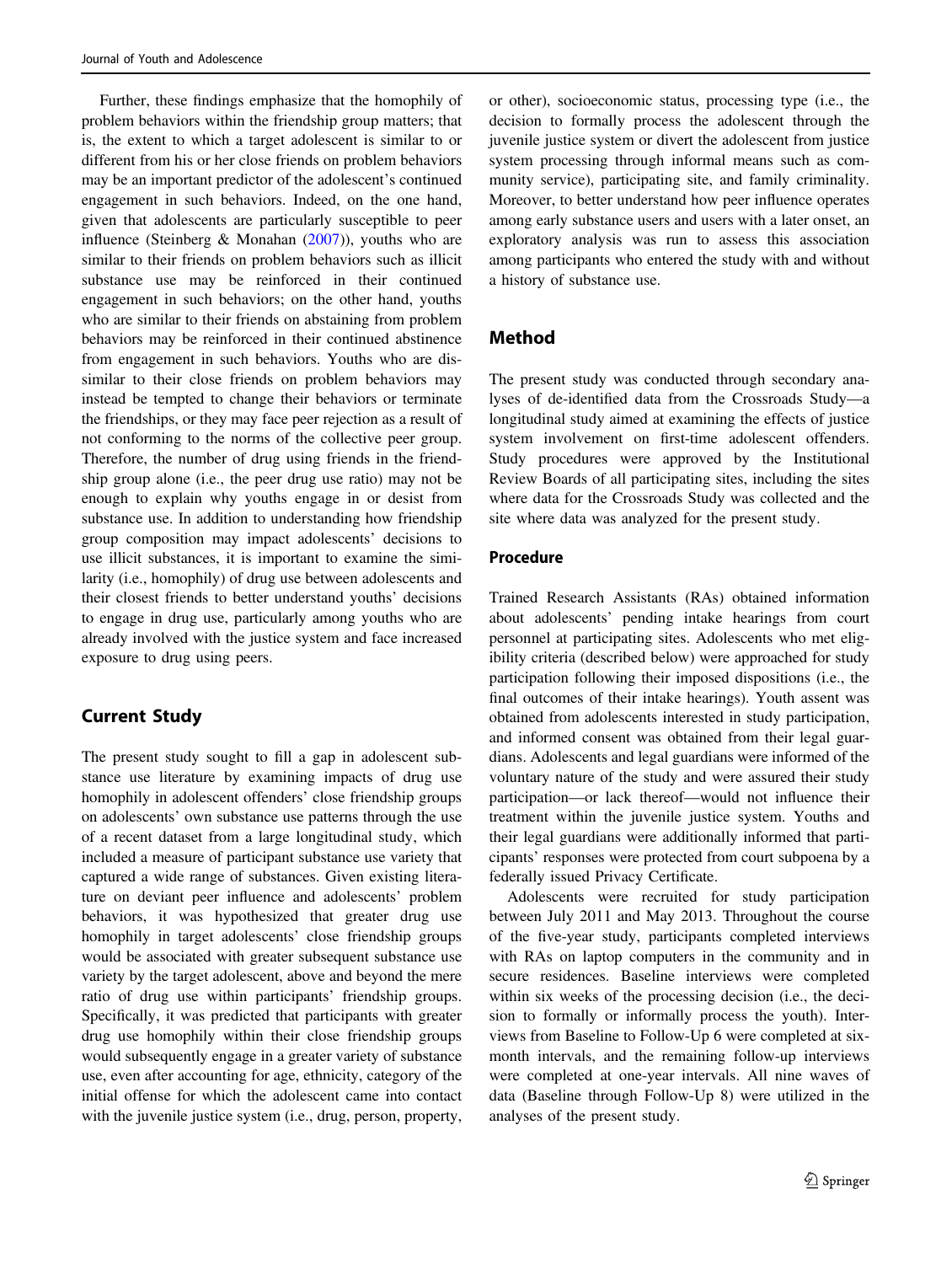Table 1 Participant demographics at baseline

|                        | CA.<br>$n = 532$ | PА<br>$n = 533$ | LA<br>$n = 151$ | Total<br>$N = 1216$ |
|------------------------|------------------|-----------------|-----------------|---------------------|
| Age $(M/SD)$           | 15.49<br>(1.22)  | 15.20<br>(1.34) | 14.87<br>(1.20) | 15.29<br>(1.29)     |
| Race/ethnicity $(\% )$ |                  |                 |                 |                     |
| Hispanic               | 78.4%            | 23.1%           | 11.3%           | 45.8%               |
| <b>Black</b>           | $0.9\%$          | 65.3%           | 63.6%           | 36.9%               |
| White                  | $17.5\%$         | 9.9%            | 22.5%           | 14.8%               |
| Other                  | $3.2\%$          | 1.7%            | 2.6%            | 2.5%                |

# Participants

A total of 1216 juveniles from Orange County, California (CA;  $n = 532$ ), Philadelphia County, Pennsylvania (PA;  $n = 533$ ), and Jefferson Parish (New Orleans), Louisiana  $(LA; n = 151)$  chose to enroll in the Crossroads Study. Data were collected across three sites to minimize the potential for local policies to confound the study's findings and to promote demographic diversity within the sample. The three participating sites additionally represented three culturally distinct regions within the United States: East, South, and West. To be eligible for study participation, adolescents had to: (1) be first-time male offenders, (2) speak English, (3) be between the ages of 13 to 17 years old at the time of arrest, and (4) have committed an eligible offense. Eligible offenses included charges associated with a 0.35 to 0.65 probability of formal versus informal processing of firsttime adolescent offenders (e.g., theft of goods, simple battery, vandalism). Eligibility requirements included only first-time offenders to restrict variability in past offending and to ensure variability in justice system involvement following arrest. On average, participants were 15.29 years old at Baseline  $(SD_{\text{Baseline}} = 1.29, \text{range}_{\text{Baseline}} = 13-18).$ Most participants in the CA sample were Hispanic (78.40%), and most participants in the PA and LA samples were Black (65.30% and 63.60%, respectively); across all three sites, the largest racial/ethnic group was Hispanic (45.80%). Demographic statistics for all site locations and for the combined sample are reported in Table 1.

Participants were compensated at a rate of \$50.00 for the initial Baseline interview, after which compensation increased at a rate of an additional \$15.00 for each successive interview. Across all three sites, 72.32% of eligible adolescent offenders chose to enroll in the study, and over 90% of participants remained involved in the study throughout all five years of data collection.

### Measures

The present study utilized a measure of participant substance use, as well as participants' reports of the drug use histories of

up to five of their closest friends. Although there is general agreement that perceptual measures of peer deviancy tend to overestimate the true amount of deviant behavior among adolescents' friends (Young et al., [2014\)](#page-13-0), literature suggests that perceived social norms—including norms surrounding substance use—are related to youths' engagement in deviant behaviors (Meisel & Colder, [2020\)](#page-13-0). Indeed, researchers report that youths' perceptions of peers' behaviors predict youths' own engagement in such behaviors, including initiation and continuation of substance use (D'Amico & McCarthy, [2006\)](#page-12-0), and youths' perceptions of peer behaviors are stronger predictors of their own engagement in such behaviors as compared to peers' actual behaviors (Prentice & Miller, [1996](#page-13-0)).

Though some participants spent time in a locked residential facility or another institution throughout their participation in the study, the sample included young first-time offenders; therefore, their time spent in secure institutions, locked facilities, detentions, jails, or other residential treatment centers was also relatively low. Specifically, per participant reports, the average proportion of time spent in a secure facility (i.e., time spent in a secure facility since the previous interview divided by total time since the previous interview) ranged from 0.027 to 0.080 throughout the five years. Given that, on average, participants did not spend much time in secure settings that may have limited their access to substances, the measure of time spent in a secure facility was not included in the present analyses.

On each item of each administered measure, participants had an option to refuse to respond and an option to indicate that they did not know how to respond; such responses were coded as missing data for the purposes of the present study's analyses. All measures used for the present study, including scores for homophily of drug use within participants' friendship groups, were computed at each time point.

#### Participant Substance Use Variety

Participants' substance use was measured using the Substance Use subscale of the Substance Use/Abuse Inventory (adapted from Chassin et al., [1991\)](#page-12-0), which considers youths' use of illegal drugs (e.g., marijuana, cocaine, etc.) and alcohol. The Substance Use subscale was adapted to capture participants' lifetime substance use at Baseline and substance use since the previous interview at all subsequent time points. Participants' substance use variety scores were calculated at each time point in the study—including the Baseline assessment—by summing the number of substances the participant reported having used at the corresponding time point and dividing by the total number of substances included in the Substance Use subscale. Substance use variety scores therefore represented the proportion of substances used at each time point out of a total of 13 substances (for a full list of the 13 substances, see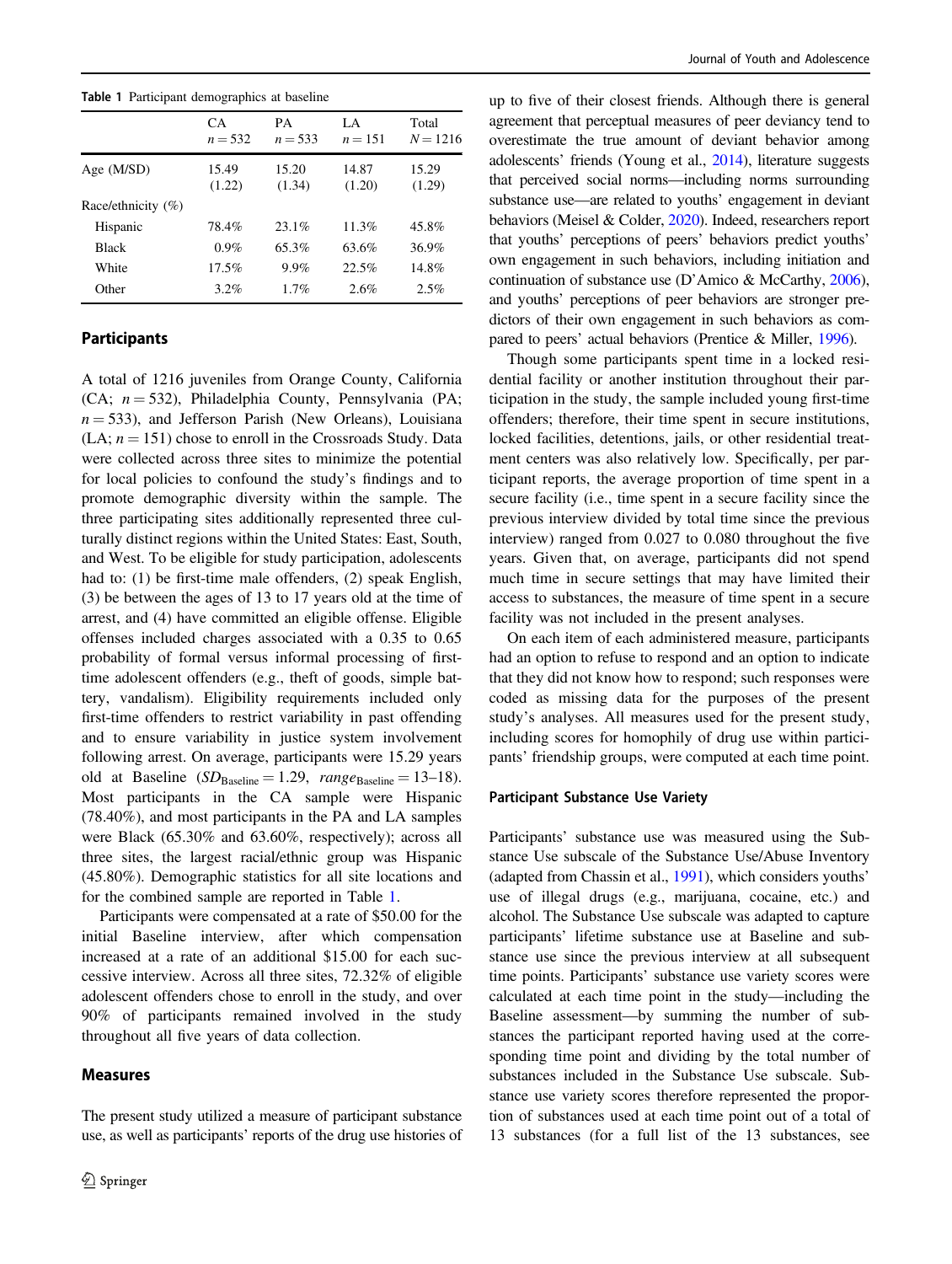Appendix A). All scores, including the scores at Baseline, were used in the analyses. Variety—as opposed to frequency —of substance use was used for the purposes of the present study's analyses because the variety score allowed for an assessment in the heterogeneity of substance types across all possible substances, ensuring that the use of serious but infrequent substances was given more weight than would otherwise be given if frequency of substance use was used.

#### Drug Use Homophily

At each time point in the study, participants were asked to identify up to five of their closest friends at that time. For each endorsed friendship at each time point, participants were asked whether their friend had ever used drugs in their lifetime. Participants responded either "Yes" (1) or "No" (0) to indicate their perception of their friends' lifetime drug use. Drug use homophily for each participant–friend dyad was calculated using participants' responses on the Substance Use subscale of the Substance Use/Abuse Inventory and participants' responses on the follow-up item asking them about the drug use of each of their friends. Participant–friend dyads were counted as a match (1) on drug use homophily if the participant endorsed having used drugs and identified that his friend had also used drugs—or, conversely, if the participant did not endorse having used drugs and identified that his friend has never used drugs. Participant–friend dyads were counted a mismatch (0) on drug use homophily if the participant endorsed having used drugs and identified that his friend had not used drugs before, or if the participant did not endorse having used drugs but identified that his friend had used drugs before. Though participants were asked about whether they had used drugs either in their lifetime (at Baseline) or since the previous time point (at all subsequent interviews), participants responded only on their friends' lifetime use. Participant–friend dyad match scores were summed and then divided by the total number of participant–friend dyads in the group to produce a total score for drug use homophily at each time point. Participants with more homophilous friendship groups on drug use earned a score closer to 1, and those with less homophilous friendship groups earned a score closer to 0. It is important to emphasize that participants were able to endorse different friends at each time point, and, as such, participants were only asked about each friend's lifetime drug use, given that participants' endorsed friends at one time point might have been different from their endorsed friends at the previous time point.

#### **Demographics**

Demographic information included participant age, ethnicity, qualifying offense (i.e., the offense for which participants were initially arrested), and a measure of neighborhood conditions, which was used as a proxy for socioeconomic status. Qualifying offenses were coded as person  $(1)$ , property  $(2)$ , drug  $(3)$ , or other  $(4)$ . Neighborhood conditions (Neighborhood Conditions Measure; adapted from Sampson & Raudenbush [\(1999](#page-13-0))) refers to the environment surrounding the adolescent's home. Participants indicated how often they had noticed signs of physical and social disorder in their neighborhoods (e.g., cigarettes on the street or in the gutters, people using needles or syringes to take drugs) using a 4-point Likert-type scale ranging from 0 ("Never") to 4 ("Often"). The total score was comprised of a mean score of all 21 items in the measure.

#### Friend Drug Use Proportion

To ensure the present study's analyses accounted for drug use homophily in youths' friendship groups above and beyond merely having or not having drug using peers, friend drug use proportion was included in the models as a fixed covariate. In other words, friend drug use proportion allowed for a disentangling of drug use homophily from the sheer number of drug using friends alone. The friend drug use proportion measure was calculated at each time point by summing the number of drug using friends endorsed by each participant and dividing by the total number of friendships endorsed by the participant. The resulting proportions ranged from 0 (none of the endorsed friends used drugs) to 1 (all of the endorsed friends used drugs).

#### Formal and Informal Processing

Formal processing (1) refers to processing decisions that resulted in the youth's placement on supervised probation, while informal processing (0) refers to processing decisions that resulted in the youth's diversion from the juvenile justice system. Information on each participant's processing decision was obtained from official reports provided by the local probation departments in each county.

#### Participating Site

Participating sites were coded as 1 (CA), 2 (PA), and 3 (LA), and participating site was included as a covariate in the analyses to control for possible site effects. Participating site was not included as a Level 3 cluster variable given that only three sites were used in the analyses.

#### Family Criminality

Participants' endorsement of family criminality was included with the analyses as a control to account for potential familial influence. The Family Criminality measure was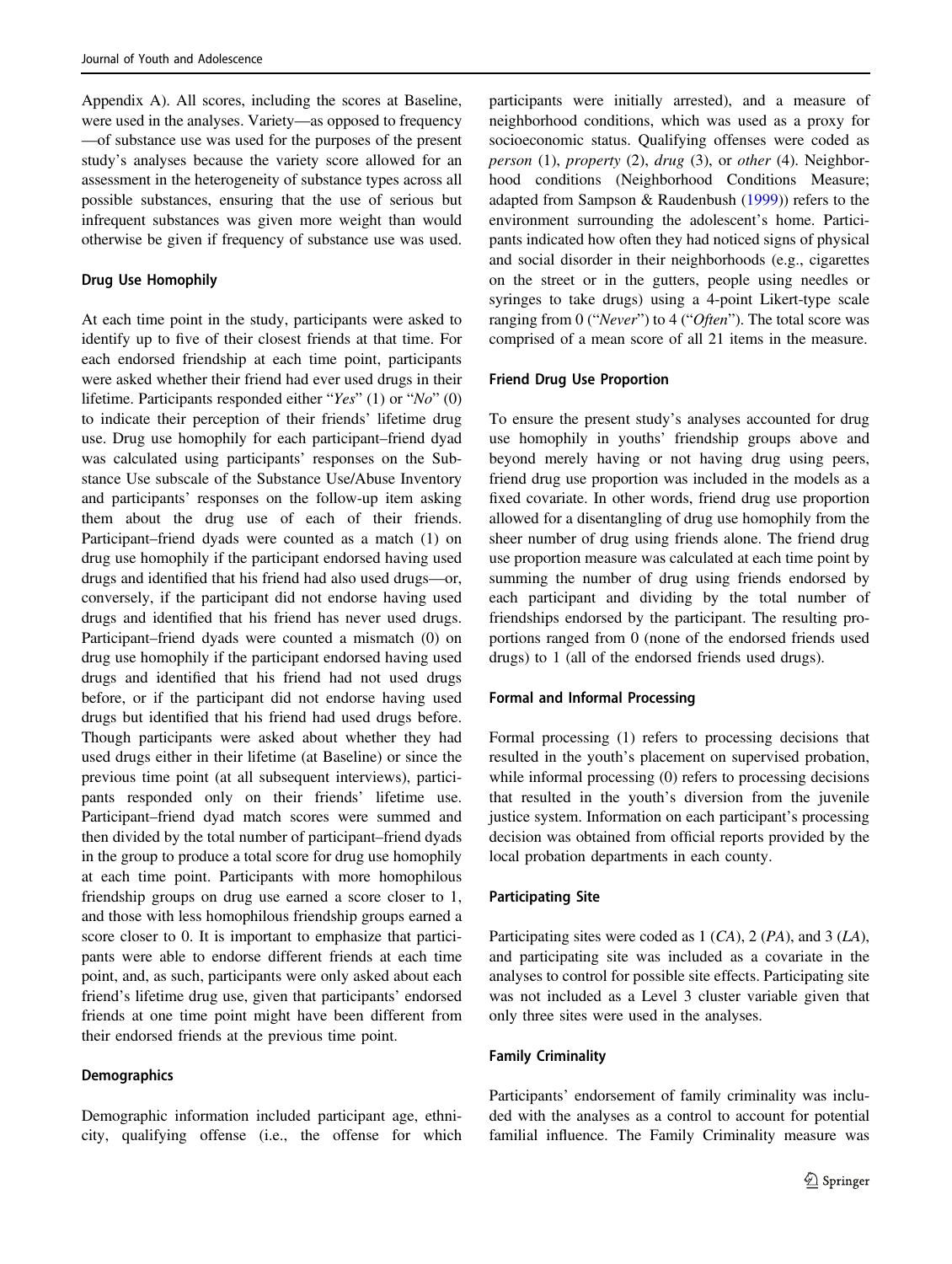Table 2 Descriptive statistics of main variables at each timepoint

| Variable                                | $M_0$          | $M_1$              | $M_{2}$            | $M_{3}$        | $M_{4}$        | $M_{5}$        | $M_{6}$        | M <sub>7</sub> | $M_{8}$        |
|-----------------------------------------|----------------|--------------------|--------------------|----------------|----------------|----------------|----------------|----------------|----------------|
|                                         | $(SD_0)$       | (SD <sub>I</sub> ) | (SD <sub>2</sub> ) | $(SD_3)$       | $(SD_4)$       | $(SD_5)$       | $(SD_6)$       | $(SD_7)$       | $(SD_8)$       |
| Friendships                             | 3.38           | 3.13               | 2.97               | 2.86           | 2.70           | 2.51           | 2.52           | 2.36           | 2.28           |
| endorsed                                | (1.56)         | (1.57)             | (1.56)             | (1.54)         | (1.55)         | (1.56)         | (1.57)         | (1.57)         | (1.56)         |
| Participant<br>substance use<br>variety | 0.13<br>(0.15) | 0.09<br>(0.13)     | 0.08<br>(0.12)     | 0.09<br>(0.12) | 0.09<br>(0.12) | 0.10<br>(0.12) | 0.09<br>(0.12) | 0.11<br>(0.13) | 0.13<br>(0.13) |
| Drug use                                | 0.67           | 0.74               | 0.73               | 0.72           | 0.71           | 0.70           | 0.71           | 0.67           | 0.63           |
| homophily                               | (0.39)         | (0.37)             | (0.38)             | (0.39)         | (0.40)         | (0.40)         | (0.40)         | (0.42)         | (0.43)         |
| Friend drug use                         | 0.35           | 0.28               | 0.27               | 0.26           | 0.28           | 0.27           | 0.27           | 0.29           | 0.32           |
| proportion                              | (0.40)         | (0.38)             | (0.38)             | (0.38)         | (0.40)         | (0.39)         | (0.39)         | (0.40)         | (0.41)         |

created for the purposes of the Crossroads Study. Participants were asked whether anyone in their family has ever been involved in criminal activity, to which they responded "Yes"  $(1)$  or "No"  $(0)$ .

### Analytic Strategy

The present study aimed to examine how homophily of drug use within adolescent offenders' friendship groups is related to adolescents' subsequent substance use. The hypothesis of the present study was tested in R version 4.0.3 (R Core Team, [2020\)](#page-13-0) using multilevel modeling, given the nested structure of the data (i.e., time points nested within participants).

Associations between drug use homophily at time n and participant substance use variety at time  $n + 1$  were tested using lagged multilevel models. Fixed predictors included drug use homophily, age, ethnicity, socioeconomic status, processing type, qualifying offense, participating site, and family criminality. To parse out the impact of drug use homophily—rather than simply measuring the number of participants' drug using friends—the proportion of drug using friends to total endorsed friends was additionally included in the tested models as a fixed covariate. Substance use variety at time  $n$  was also included as a fixed predictor to account for youths' substance use histories, and drug use homophily at time  $n$  was additionally included as a random Level 1 predictor. Participant was the only random factor used, and a random intercept by participant was included. Substance use variety at time  $n + 1$  was used as the outcome variable in the tested models. Drug use homophily, friend drug use proportion, age, and socioeconomic status were person-centered. Results with pvalues of 0.05 or lower were interpreted as significant. The multilevel models were fit using the lme4 package (Bates et al., [2015\)](#page-12-0) with restricted maximum likelihood (REML) estimation and an unstructured variance-covariance matrix; p-values were calculated with Satterthwaite approximation using the lmerTest package (Kuznetsova et al., [2017](#page-12-0)). The REML estimation method allowed for the use of incomplete (i.e., missing) data without biasing the estimates. There were no convergence issues with the tested models.

### Results

First, descriptive statistics are presented to characterize the extent of substance use variety among participants at each time point. Then, models testing the association between drug use homophily and subsequent substance use variety are presented.

### Descriptive Statistics

Means and standard deviations of the number of friendships endorsed and all main variables are presented in Table 2. Participants endorsed an average of about three close friendships at Baseline ( $M_{\text{Baseline}}$  friendships endorsed = 3.38), and this number generally decreased throughout the course of the study. On average, participants at Baseline reported using a small proportion of the prompted substances  $(M_{\text{substance use}} = 0.13)$ . At Baseline, participants reported that their friendship groups were relatively high on drug use homophily; in other words, on average, participants' close friendship groups had a fairly high proportion of friends that were similar to them on drug use out of the total number of close friendships they endorsed  $(M_{\text{Baseline drug use homophily}} =$ 0.67). The proportion of participants' friends that had drug use experience was moderate, with an average proportion of 0.35 at Baseline. Importantly, friend drug use proportion was only modestly correlated with drug use homophily  $(r =$ 0.21), suggesting that the measures of friend drug use proportion and drug use homophily were not assessing the same concept. Missing data on all main variables tended to increase with the length of the study, with missing data being less pronounced for measures associated with participants' substance use (e.g., substance use variety) than for measures associated with participants' friends' drug use (e.g., peer drug use ratio).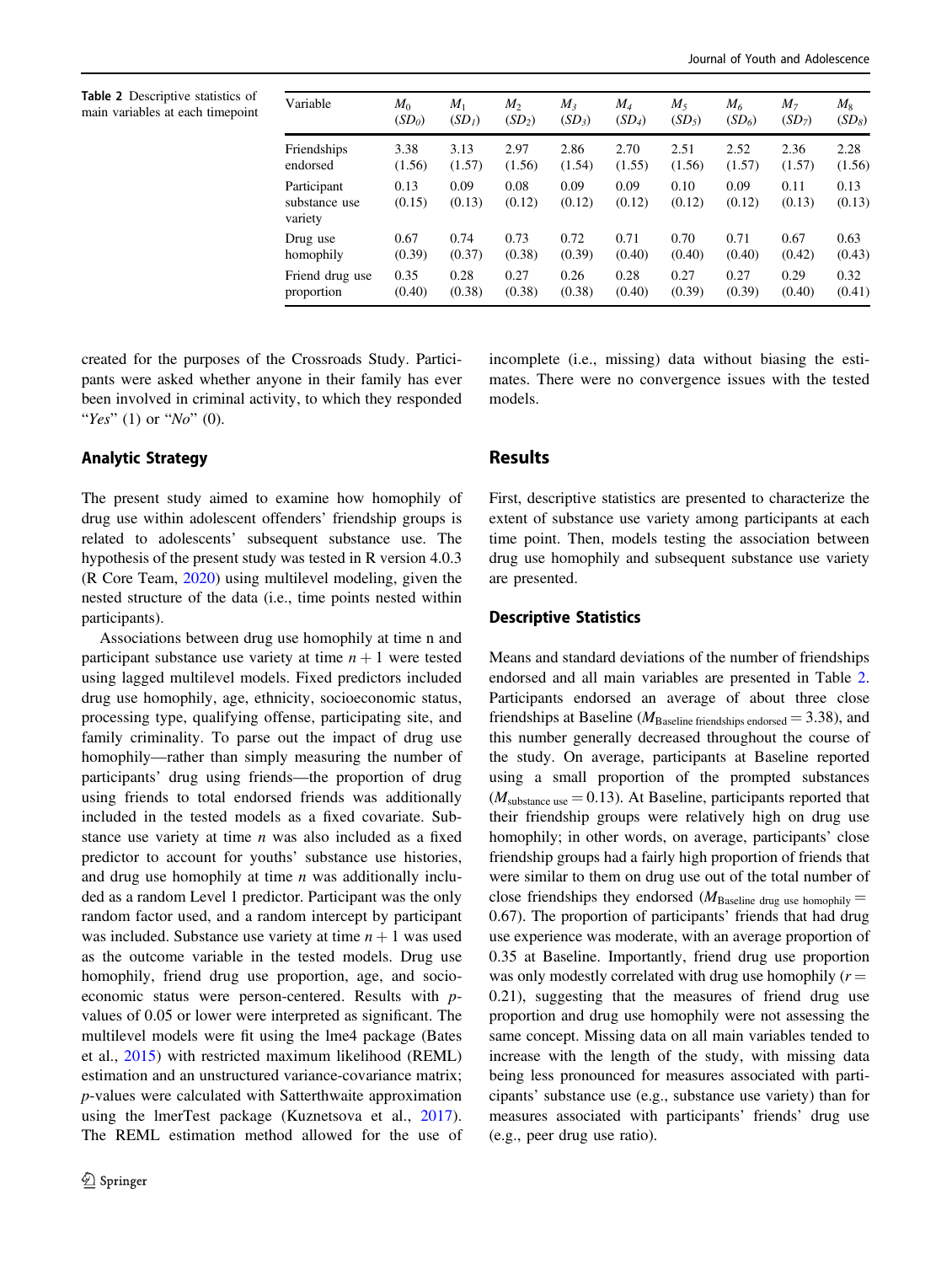|                                                | Model 1    | Model 2                 |             |                        |                         |             |
|------------------------------------------------|------------|-------------------------|-------------|------------------------|-------------------------|-------------|
| Effect<br>(SE)                                 | Estimate   | 95% Confidence interval |             | Estimate<br>(SE)       | 95% Confidence interval |             |
|                                                |            | Lower bound             | Upper bound |                        | Lower bound             | Upper bound |
| Fixed effects                                  |            |                         |             |                        |                         |             |
| Intercept                                      | $0.096***$ | 0.090                   | 0.101       | $0.121***$             | 0.105                   | 0.135       |
|                                                | (0.003)    |                         |             | (0.007)                |                         |             |
| Age                                            |            |                         |             | $0.010***$<br>(0.001)  | 0.008                   | 0.012       |
| Site                                           |            |                         |             |                        |                         |             |
| PA                                             |            |                         |             | $-0.037***$<br>(0.005) | $-0.048$                | $-0.027$    |
| LA                                             |            |                         |             | $-0.034***$<br>(0.006) | $-0.045$                | $-0.021$    |
| Ethnicity                                      |            |                         |             |                        |                         |             |
| <b>Black</b>                                   |            |                         |             | $-0.041***$<br>(0.006) | $-0.052$                | $-0.030$    |
| Hispanic                                       |            |                         |             | $-0.037***$<br>(0.005) | $-0.047$                | $-0.027$    |
| Other                                          |            |                         |             | $-0.028**$<br>(0.011)  | $-0.048$                | $-0.007$    |
| Offense category                               |            |                         |             |                        |                         |             |
| Person                                         |            |                         |             | $-0.014*$<br>(0.006)   | $-0.025$                | $-0.003$    |
| Property                                       |            |                         |             | $-0.011*$<br>(0.005)   | $-0.021$                | $-0.000$    |
| Other                                          |            |                         |             | $-0.010$<br>(0.007)    | $-0.023$                | 0.003       |
| Formal processing                              |            |                         |             | 0.001<br>(0.003)       | $-0.005$                | 0.008       |
| Family criminality                             |            |                         |             | 0.006<br>(0.003)       | $-0.001$                | 0.013       |
| <b>SES</b>                                     |            |                         |             | $-0.003$<br>(0.002)    | $-0.008$                | 0.001       |
| Participant substance<br>use variety at time n |            |                         |             | $0.412***$<br>(0.011)  | 0.383                   | 0.450       |
| Friend drug use<br>proportion                  |            |                         |             | $-0.017***$<br>(0.004) | $-0.025$                | $-0.008$    |
| Drug use homophily at<br>time n                |            |                         |             | $0.023***$<br>(0.003)  | 0.016                   | 0.030       |
| Random effects                                 |            |                         |             |                        |                         |             |
| Intercept variance                             | 0.003      |                         |             | $0.002\,$              |                         |             |
| Slope variance                                 |            |                         |             | 0.001                  |                         |             |
| Residual variance                              | 0.007      |                         |             | 0.007                  |                         |             |

Note. Model 1 represents an intercept-only model with no predictor variables; Model 2 represents a full model with drug use homophily entered as

# Table 3 Models for drug use homophily and subsequent substance use variety

\*p ≤ 0.05. \*\*p ≤ 0.01. \*\*\*p ≤ 0.001

a random slope and the remaining independent variables entered as fixed covariates

<span id="page-6-0"></span>Journal of Youth and Adolescence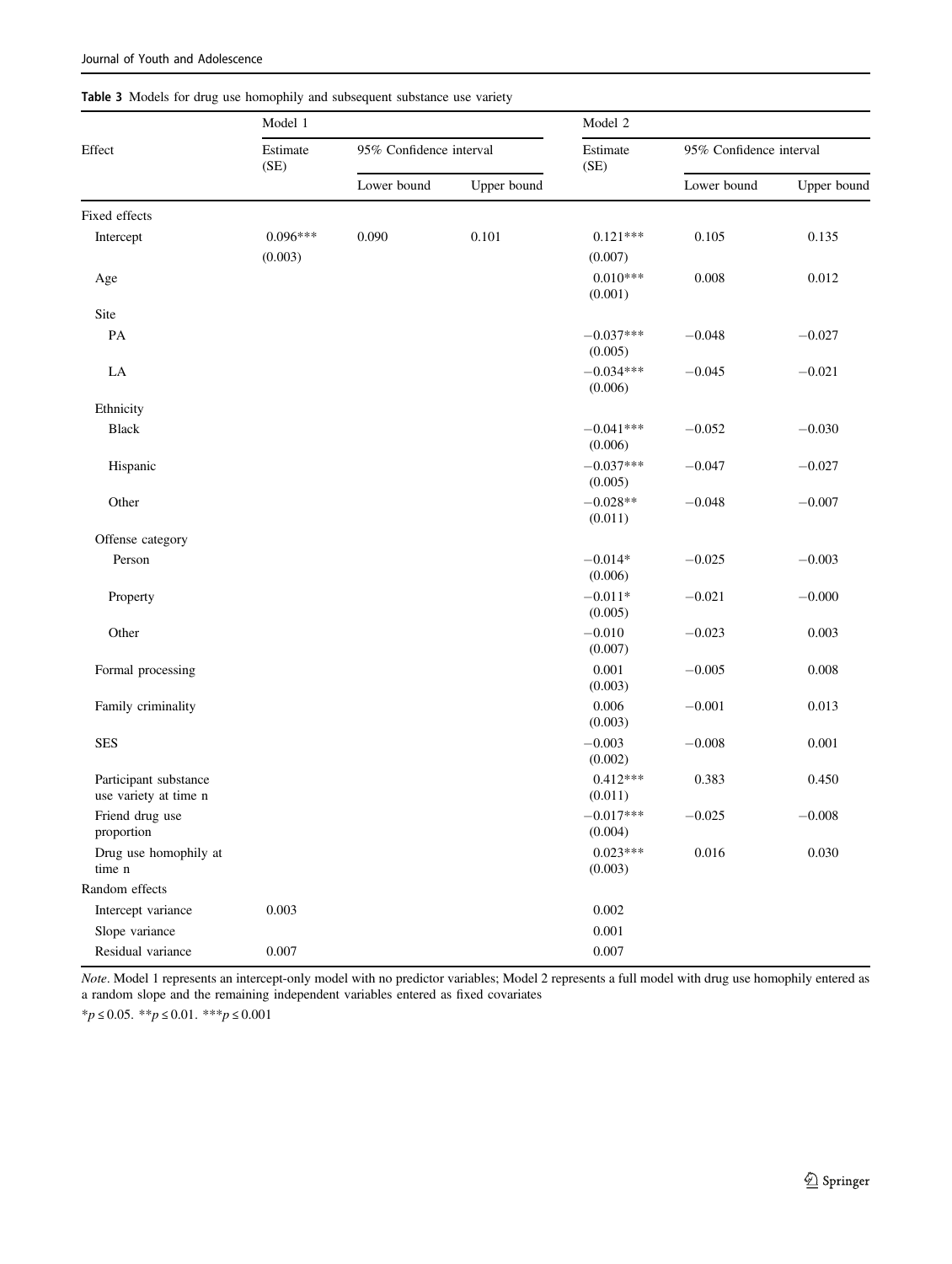Table 4 Effect of drug use homophily on subsequent substance use variety

| Numerator<br>df | Denominator df | $\boldsymbol{F}$ | Significance $(p)$ |
|-----------------|----------------|------------------|--------------------|
| 1               | 5875.3         | 140.164          | < 0.001            |
| 2               | 531.3          | 27.246           | < 0.001            |
| 3               | 507.1          | 23.917           | < 0.001            |
| 3               | 523.3          | 2.309            | 0.076              |
|                 | 516.0          | 0.118            | 0.731              |
|                 | 7429.0         | 3.140            | 0.076              |
|                 | 6001.2         | 1.968            | 0.161              |
| 1               | 4396.2         | 1502.380         | < 0.001            |
|                 | 4360.6         | 17.548           | < 0.001            |
|                 | 787.9          | 46.262           | < 0.001            |
|                 |                |                  |                    |



Fig. 1 Drug Use Homophily Predicting Subsequent Substance Use. Note. Greater drug use homophily was associated with greater subsequent substance use variety. The bands represent the upper and lower limits of the 95% confidence intervals

# Does Drug Use Homophily Predict Adolescents' Subsequent Substance Use?

The effect of drug use homophily on subsequent substance use variety was examined using lagged multilevel models. An intercept-only model was first tested to determine if multilevel modeling would be an appropriate analysis given the present data. The ICC associated with participant was 0.52, suggesting a large proportion of the total variance was associated with the individual, justifying the use of a multilevel modeling framework—as opposed to using a single level model—for the present study's analyses.

The full model which included all predictor variables revealed that, even after accounting for the proportion of drug using friends and consistency in participant substance use behavior over time, drug use homophily at time n was a significant predictor of participants' subsequent substance use variety at time  $n + 1$ , above and beyond participants' substance use variety at time n, F (1 787.9) = 46.262,  $\beta$  = 0.023,  $p = 0.001$ . Additionally, age, participating site, ethnicity, and person and property offense categories were all significantly related to participants' subsequent substance use variety. Unsurprisingly, participant substance use variety at time n was a strong predictor of participant substance use variety at time  $n + 1$ , and participants whose first offense was a person or property offense reported less drug use than participants whose first offense was drug related. Further, the proportion of drug using friends was significantly related to participants' subsequent substance use variety, though this association was not as strong as the association between drug use homophily and subsequent substance use variety. To review the estimates of the variance components associated with the fixed and random effects, see Table [3](#page-6-0). To review the  $F$  statistics and significance information, see Table 4. Figure 1 depicts a graphical representation of the full model.

# Does Peer Influence Operate Differently among Early Users and Users with Later Onset?

Given that match scores on the drug use homophily measure could represent either youth–peer similarity in engagement in drug use or youth-peer similarity in abstinence from drug use, a follow up exploratory analysis was conducted to examine whether drug use homophily predicted participants' subsequent substance use differently among youths who endorsed having used substances prior to the start of the study and those who did not endorse having used substances prior to the start of the study.

A new variable was created using binary predictor coding to discern whether participants had or had not endorsed using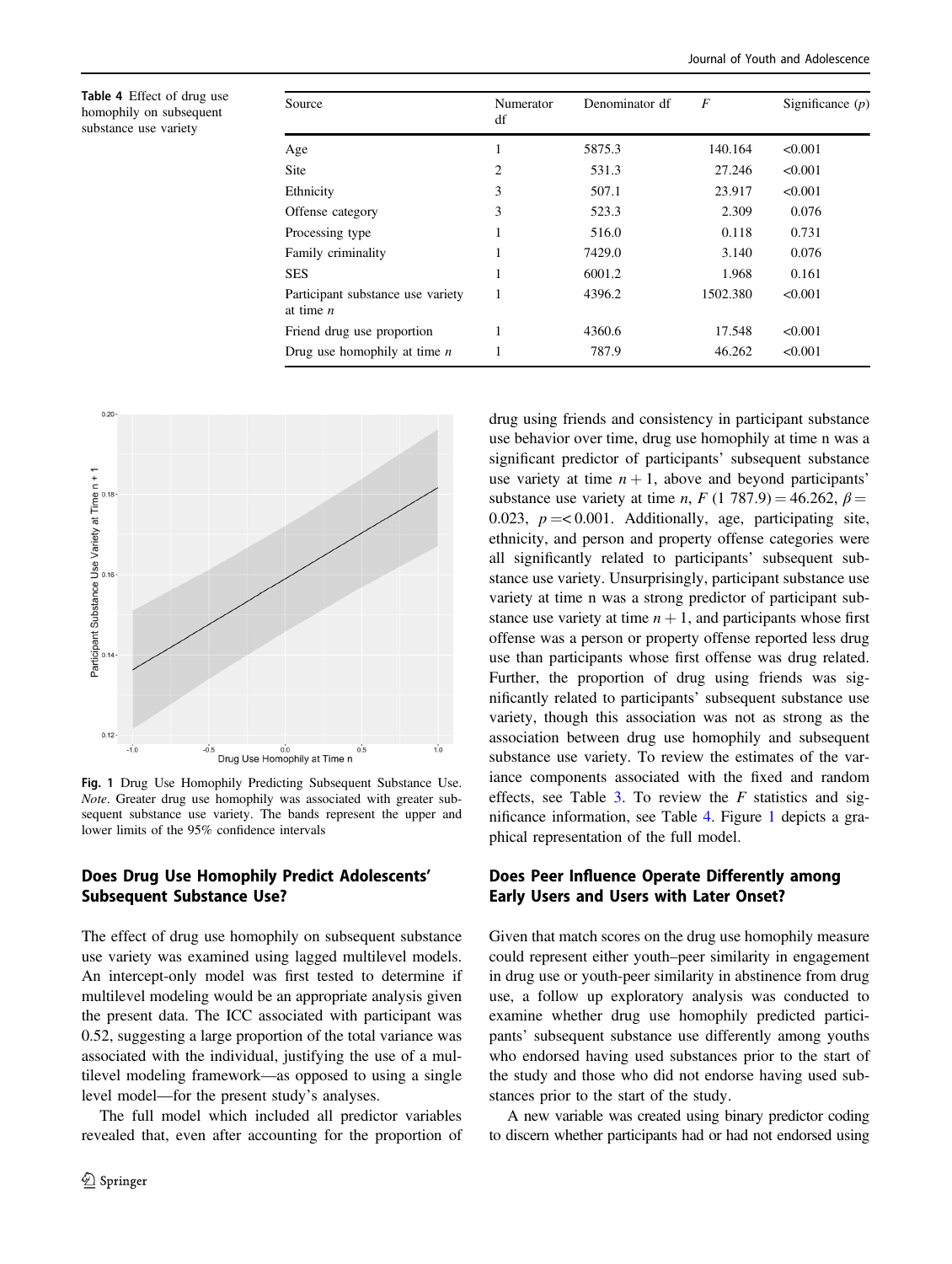Fig. 2 Drug Use Homophily and Subsequent Substance Use Variety Among Prior Users and Non-Users. Note. Among participants who endorsed having used substances prior to the start of the study, greater drug use homophily at time n was associated with greater subsequent substance use variety. Among participants who did not endorse having used substances prior to the start of the study, this association was not significant. The bands represent the upper and lower limits of the 95% confidence intervals



substances prior to the study's Baseline assessment. An interaction term was then created between the binary predictor variable representing endorsed drug use and the variable representing drug use homophily. As such, among participants who were coded as 1 for having used substances prior to the start of the study, Baseline drug use homophily within their friendship group represented similarity with regard to endorsement of drug use. Among participants who were coded as 0 for not having used substances prior to the start of the study, Baseline drug use homophily instead represented similarity with regard to abstinence from drug use. The interaction term allowed for an assessment of how the association between drug use homophily and participants' subsequent substance use variety differed depending on whether participants entered the study with or without a history of substance use. In other words, this interaction term demonstrated differences between early users and later onset users in the present study's sample.

The model revealed that the association between drug use homophily at time n and participant substance use at time  $n +$ 1 significantly differed among youths who endorsed having used substances prior to the start of the study and those who did not,  $F(1772.3) = 11.766$ ,  $\beta = 0.029$ ,  $p < 0.001$ . Among participants who endorsed using substances prior to the start of the study (for whom drug use homophily reflects youth−peer similarity in engagement in drug use), greater drug use homophily was associated with greater subsequent substance use variety. Among participants who did not endorse using substances prior to the start of the study (for whom drug use homophily reflects youth-peer similarity in abstinence from drug use), greater drug use homophily at time n was not associated with subsequent substance use variety. See Fig. 2 for a graphical representation of the results. For the full results of this model, see Appendix B.

## **Discussion**

Researchers have long posited that friendships are an important—and beneficial—component to socialization in adolescence (Crosnoe [\(2000](#page-12-0))). However, some socialization by peers may have a detrimental impact on youths' behaviors. Indeed, studies suggest having more substance using friends is associated with greater substance use progression by target adolescents (Simons-Morton & Chen, [2006](#page-13-0)). Further, justice system involvement often places young offenders in closer proximity to delinquent and substance using peers (Chassin, [2008](#page-12-0))—both groups which have been shown to impact youths' drug and alcohol use (Wu et al., [2010](#page-13-0); Zapolski et al., [2019](#page-13-0)). It is therefore important to examine the characteristics of adolescent offenders' friendships in an effort to better understand their decisions to engage in or desist from substance use. Yet, while substantial research has explored how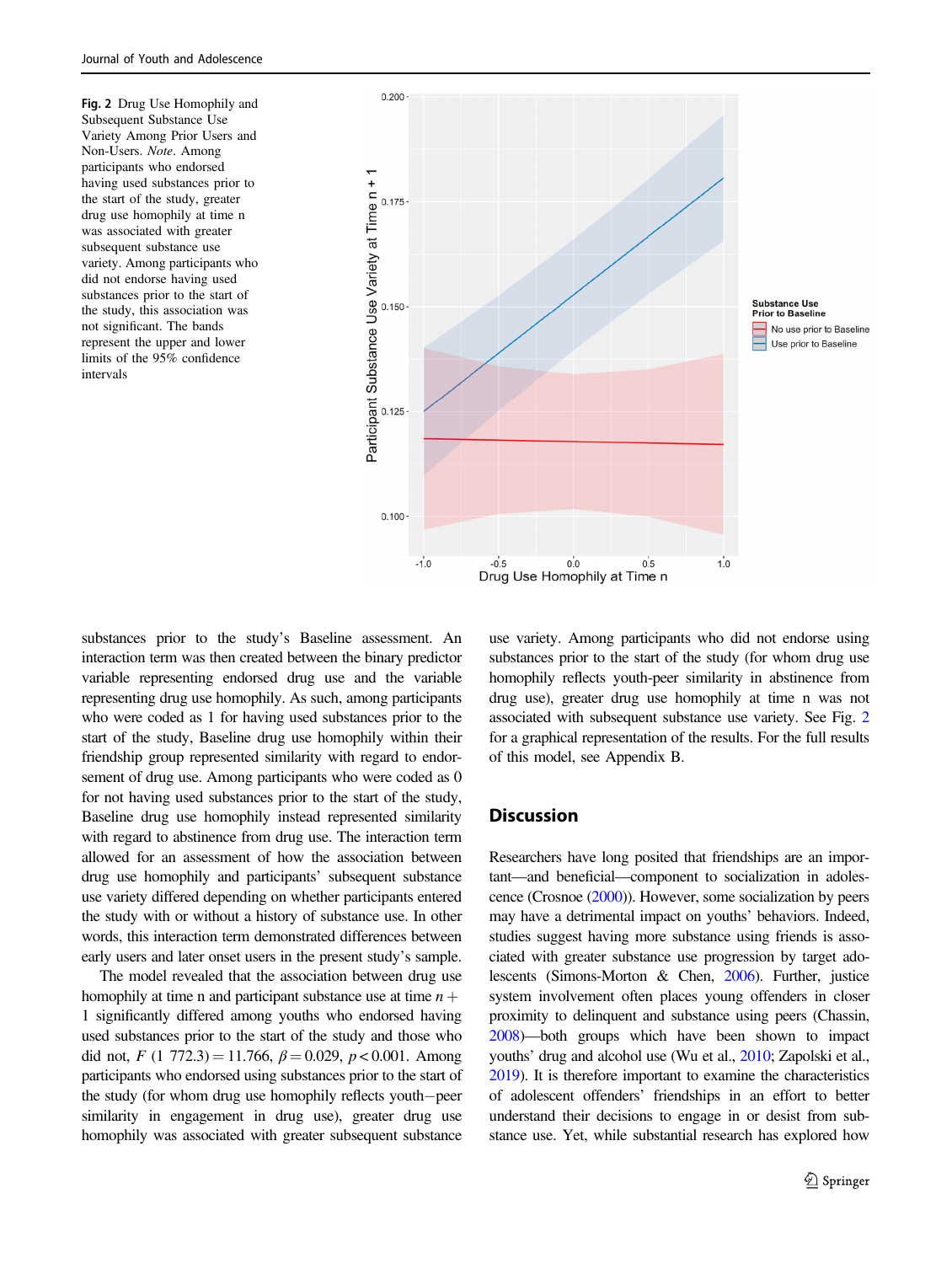similarity between friends may relate to the problem behaviors of justice-involved youths, prior findings are limited to older data and restricted measures of substance use. The present study's results, which were examined using recent data and a substance use measure assessing a wide variety of substances, suggest that friendships of justice-involved adolescents may, indeed, be an important source of substance use socialization, just as prior research has suggested they are for community youths.

In line with the present study's hypothesis, homophily of drug use appeared to predict adolescent offenders' subsequent substance use variety. Specifically, homophily of drug use was positively related to youths' own use of substances, such that greater homophily of drug use in participants' close friendship groups was associated with a greater variety of substance use by participants at the subsequent time point. These findings fall in line with prior literature, which suggests youths who have friends who use illicit substances (e.g., marijuana) are likely to use substances themselves (Pearson et al., [2006\)](#page-13-0).

It is important to note, however, that a match on drug use homophily for one participant could have represented the youth and peer both endorsing drug use, while a match on drug use homophily for another participant could have represented the youth and peer both abstaining from drug use. The present study's analyses were therefore adjusted to account for youths who did and did not endorse having used substances prior to the start of the study, and it was found that the association between drug use homophily and subsequent substance use variety differed among the two groups. That is, among youths who endorsed having used substances prior to the start of the study, greater drug use homophily was associated with greater subsequent substance use variety; however, among youths who did not endorse having used substances prior to the start of the study, this association was no longer present.

These results suggest that, for youths who enter the justice system with a prior history of substance use, it may be particularly important to form friendships with substance-abstaining peers—and, importantly, young offenders who have a history of substance use prior to entering the justice system may benefit from policies aimed at strengthening their relationships with non-using peers to discourage their own substance use. However, youths who enter the justice system without a history of substance use may benefit from interventions aimed at other criminological needs (e.g., family relationships). These findings may be particularly appropriate to apply in jurisdictions where adolescents with substance use histories constitute a majority of youths involved with the justice system, as such settings may inadvertently facilitate youths' continued substance use through deviant peer associations.

It is also important to note that these findings should be interpreted with caution, as there are several limitations to the interpretation of the results. First, the data for the present study did not lend itself to a disentangling of selection and socialization effects. It may be that greater homophily within justiceinvolved adolescents' friendship groups represents greater selection of similar friends rather than socialization by friends on problem behaviors. However, the present findings represent changes in adolescent offenders' behaviors across time, therefore suggesting that socialization processes are, at least partially, captured in the results. Researchers who wish to further explore whether homophily of adolescent offenders' close friendships is indicative of selection or socialization may wish to follow a procedure wherein measures of bidirectional peer endorsement are used to disentangle impacts of selection and socialization on homophily through a complete network analysis approach (see Turanovic & Young, [2016](#page-13-0)). As the data for the present study only included responses from youths rather than from both youths and their peers, it was not possible to assess bidirectional peer endorsement in the present study's analyses.

Second, the study's sample included only youths who were either diverted from the juvenile justice system or placed on formal probation—both situations wherein the offender is able to remain relatively active within the community. As such, future studies are needed to examine how additional degrees of justice system involvement (e.g., incarceration in a residential facility) may impact youths' social development and exposure (and susceptibility) to peer influence in the context of close friendships. Additionally, the present study's sample only included boys; future research should aim to examine substance use homophily and subsequent substance use among justiceinvolved girls as well to promote a thorough understanding of this association among adolescents more generally.

Third, a small number of the youths in the present study included family members in their list of closest friends. As family members and peers may impart a different kind of influence on an adolescent's behaviors, future studies that follow a similar design may wish to restrict friend nominations to non-familial relationships to ensure that the results represent only non-familial peer influence.

Fourth, participant substance use was measured in two different ways: lifetime use (measured at Baseline) and use since the previous interview (measured at each timepoint following the Baseline interview). However, participants' friends' substance use was measured as lifetime use only. Therefore, homophily of drug use within participants' friendship groups represented whether the participant was similar to—or different from—their close friends with regard to the participant's use of drugs since the previous interview and their friends' lifetime substance use. Although results could have differed had participant–friend dyads been more directly assessed as matches on both lifetime use and use since the previous interview, the data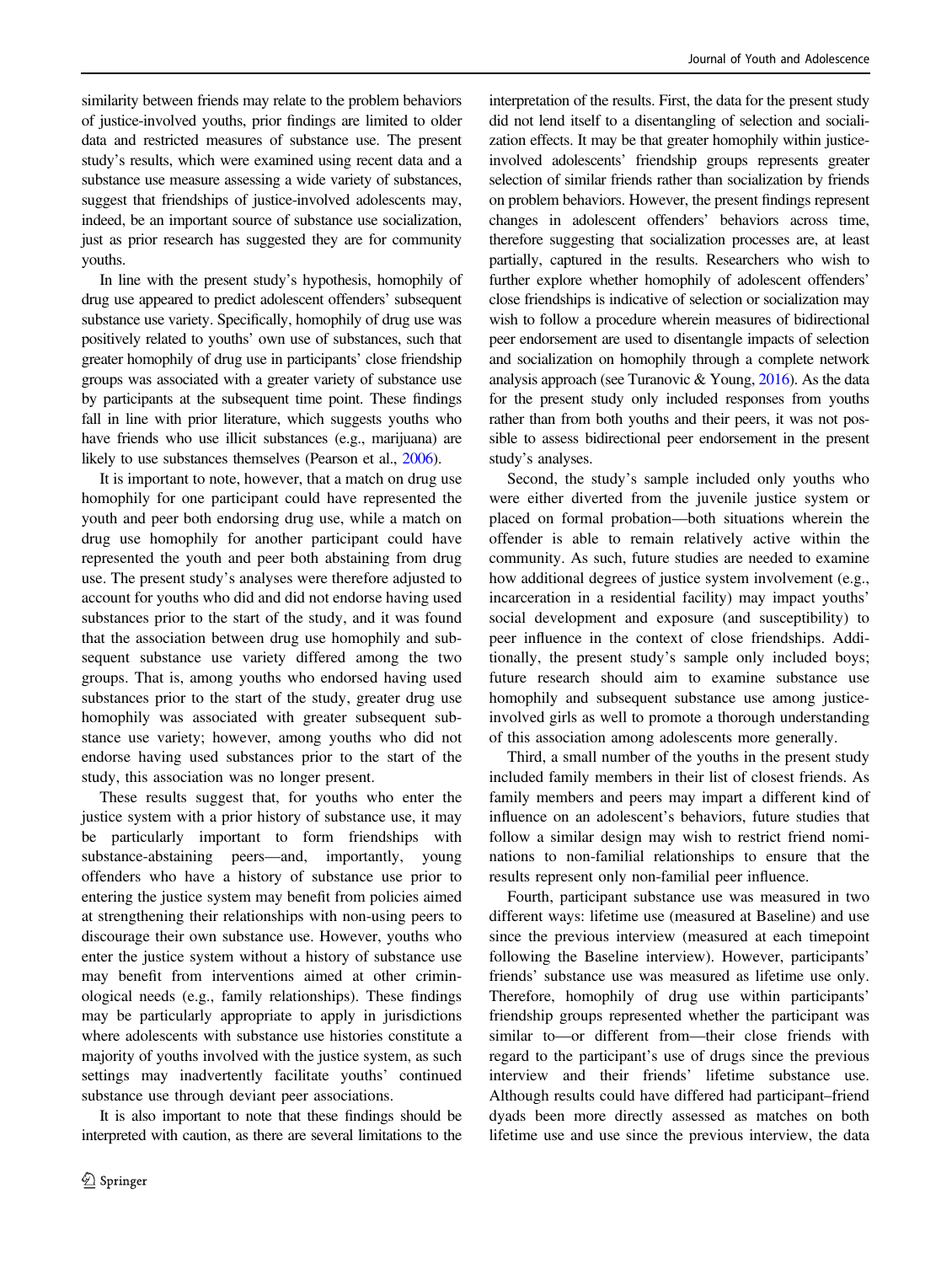unfortunately did not allow for such an assessment given that participants were only asked about each friend's use over the lifetime and were given the option to nominate different friends at each time point if they wished to do so. However, capturing the similarity of drug use endorsement (or abstinence) within participants' close friendship groups with regard to the participant's use since the previous interview allowed for a longitudinal analysis examining how similarity of engagement in drug use (with regard to the participant's most recent decisions to engage in or desist from substance use) was associated with participants' use at a subsequent point in time. Future research should ensure that data collection captures participants' friends' substance use through a time-varying measure as well.

Fifth, participants' substance use was captured through a measure of substance use variety out of a total of 13 possible substances used; friends' drug use, however, was captured through one item asking participants whether each endorsed friend had ever used drugs. As such, the present study did not necessarily assess for homophily with regard to the type of substance used by participants and their close friends. Instead, the present findings reflect homophily of drug use endorsement more generally—that is, the findings captured whether youths and their close friends were similar on having ever used any drugs (thus having arguably more permissive attitudes towards drug use). Though future studies may benefit from assessing homophily of drug use in such a way as to capture similarity on the type of drug used by participants and their friends, findings from the present study suggest that, even when examined in the context of more broadly defined homophily, associations between homophily of drug use and subsequent substance use variety do exist.

Last—and perhaps most crucial—the present study's analyses were not built on causal models; therefore, causal effects cannot be interpreted from these findings. The analyses did incorporate temporal precedence as a component of causality (i.e., by assessing how homophily at one time point predicts youths' problem behaviors at the following time point). However, though temporal precedence is, indeed, one element of causality, it is not a sufficient element and causality cannot be interpreted on this requirement alone. Future research may benefit from extending the plan of analysis to a causal design.

Despite the acknowledged limitations, the present study also had several important strengths. The study included a large sample with recent data collected from three separate sites in distinctly different geographical locations (California, Pennsylvania, and Louisiana), and participants were ethnically diverse. Further, the sample included only first-time adolescent offenders. As such, though causal effects cannot be interpreted from the findings, the results do represent changes in adolescent offenders' drug use homophily and subsequent substance use that are co-occurring with youths' first experiences with

the juvenile justice system. Additionally, to parse out the association between drug use homophily and subsequent substance use, the proportion of drug using friends to total endorsed friends was accounted for in the analyses. As a result, the findings from the present study suggest that drug use homophily in young offenders' friendships is associated with their subsequent substance use, above and beyond simply the proportion of drug using peers alone. The present study also examined the close friendships of juvenile offenders (rather than just their peer relationships), and, although close friends may impart a different extent of influence onto the developing adolescent, studies assessing close friend relationships of adolescent offenders are currently limited.

# Conclusion

Substance use in adolescence has been shown to have detrimental impacts, and such impacts are especially pronounced among justice-involved adolescents (Schubert et al., [2011\)](#page-13-0). Importantly, adolescents' friendship groups tend to be heterogeneous with regard to peers' engagement in problem behaviors such as substance use (Haynie, [2002](#page-12-0)). It is therefore crucial to examine how peer influence—a known predictor of adolescent deviant behavior—operates within the context of justice-involved youths' close friendship groups. The present study sought to contribute to existing research and improve the understanding of adolescent development by examining how drug use homophily within justice-involved youths' close friendship groups relates to subsequent substance use variety, as well as by examining whether (and how) this association differs between early substance users and users with later onset. Findings suggest that greater homophily of drug use is associated with greater subsequent substance use variety among youths entering the justice system, and there may be differences in the initiation and continuation of substance use between youths with and without a substance use history. Indeed, among adolescents who entered the justice system without a substance use history, having more close friends who were similar to them on having used substances was not associated with subsequent substance use; however, among adolescents who entered the justice system with a substance use history, having more close friends who were similar to them on having used substances was associated with more subsequent substance use. Given justice-involved youths' vulnerability to substance use and abuse (Chassin, [2008](#page-12-0)), as well as their increased risk for detrimental consequences associated with substance use (Hussey et al., [2007](#page-12-0)), these findings suggests youths who enter the justice system with a history of substance use may need additional interventions that could help target their social skills (e.g., resistance to peer influence) and drug use behaviors. Importantly, the results from the present study lay the groundwork for future research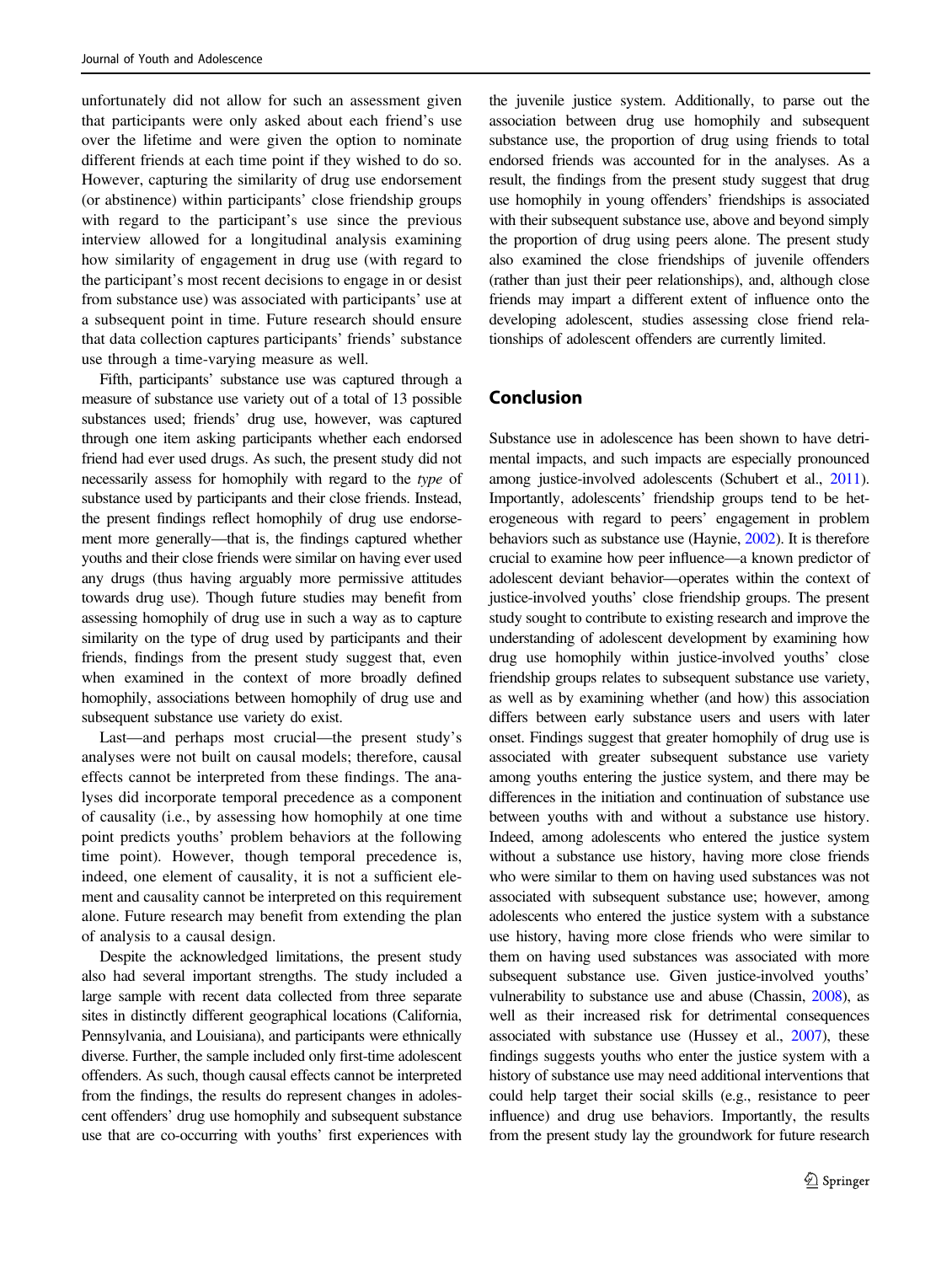aimed at integrating legal and developmental perspectives to examine how social processes contribute to young offenders' engagement in problem behaviors such as initiated and continued substance use.

Author's Contributions A.D.D. conceived of the present study, participated in the interpretation of the data, performed the statistical analysis, and drafted the manuscript; A.G.T. consulted in the design and coordination of the present study, assisted with data collection for the original study from which this secondary data analysis was run, participated in the interpretation of the data, and reviewed and provided feedback on the manuscript; H.I.V.-E. participated in the interpretation of the data, consulted on and reviewed the statistical analysis, and reviewed and provided feedback on the manuscript; L.S. conceptualized and carried out data collection for the original study from which this secondary data analysis was run, participated in the interpretation of the data, and provided feedback on the manuscript; P.J.F. conceptualized and carried out data collection for the original study from which this secondary data analysis was run, participated in the interpretation of the data, and provided feedback on the manuscript; E.E.C. conceptualized and carried out data collection for the original study from which the secondary data analysis was run, participated in the interpretation of the data, and reviewed and provided feedback on the manuscript. All authors read and approved the final manuscript.

Funding This work was funded by the John D. and Catherine T. MacArthur Foundation, the County of Orange, the Fudge Family Foundation, the Office of Juvenile Justice and Delinquency Prevention, and the National Institute of Justice.

Data Sharing and Declaration The data that support the findings of this study are available, but restrictions apply to the availability of these data, which were used under license for the current study and thus are not publicly available. However, data are available from the authors upon reasonable request and with permission.

### Compliance with Ethical Standards

Conflict of Interest The authors declare no competing interests.

Ethical Approval Ethics approval was obtained from the Institutional Review Boards of the University of California, Irvine, Temple University, Louisiana State University, and the University of Texas at El Paso.

Informed Consent Informed consent was obtained from parents or legal guardians.

Publisher's note Springer Nature remains neutral with regard to jurisdictional claims in published maps and institutional affiliations.

# Appendix A: Thirteen Substances Listed in Substance Use/Abuse Subscale

1) Alcohol; 2) marijuana or hashish; 3) sedatives or tranquilizers; 4) stimulants (amphetamines); 5) cocaine; 6) opiates; 7) ecstasy; 8) hallucinogens; 9) inhalants; 10) amyl

nitrate, odorizers, or rush; 11) own prescription medication (unauthorized use); 12) others' prescription medication (unauthorized use); 13) other drugs.

# Appendix B: Full Results from Exploratory Model

Table 5

Table 5 Models for drug use homophily and subsequent substance use variety among early users and later onset users

| Effect                                                   | Estimate<br>(SE) |         | 95% Confidence interval |                |  |
|----------------------------------------------------------|------------------|---------|-------------------------|----------------|--|
|                                                          |                  |         | Lower<br>bound          | Upper<br>bound |  |
| Fixed effects                                            |                  |         |                         |                |  |
| Intercept                                                | $0.082***$       | (0.008) | 0.065                   | 0.098          |  |
| Age                                                      | $0.010***$       | (0.001) | 0.008                   | 0.011          |  |
| Site                                                     |                  |         |                         |                |  |
| PA                                                       | $-0.030***$      |         | $(0.005)$ $-0.040$      | $-0.019$       |  |
| LA                                                       | $-0.023***$      |         | $(0.006)$ -0.035        | $-0.011$       |  |
| Ethnicity                                                |                  |         |                         |                |  |
| <b>Black</b>                                             | $-0.038***$      |         | $(0.006)$ -0.049        | $-0.027$       |  |
| Hispanic                                                 | -0.036***        |         | $(0.005)$ -0.046        | $-0.026$       |  |
| Other                                                    | $-0.029**$       |         | $(0.011)$ -0.050        | $-0.008$       |  |
| Offense category                                         |                  |         |                         |                |  |
| Person                                                   | 0.001            |         | $(0.006) -0.010$        | 0.012          |  |
| Property                                                 | 0.004            |         | $(0.005)$ -0.007        | 0.014          |  |
| Other                                                    | 0.002            |         | $(0.007)$ -0.011        | 0.015          |  |
| Formal processing                                        | 0.000            |         | $(0.003)$ -0.006        | 0.007          |  |
| Family criminality                                       | 0.006            |         | $(0.003) -0.001$        | 0.013          |  |
| <b>SES</b>                                               | $-0.003$         |         | $(0.002)$ -0.008        | 0.002          |  |
| Participant<br>substance use<br>variety at time n        | $0.387***$       | (0.011) | 0.359                   | 0.422          |  |
| Friend drug use<br>proportion                            | $0.017***$       |         | $(0.004)$ $-0.026$      | 0.009          |  |
| Drug use homophily $-0.001$<br>at time n                 |                  |         | $(0.007)$ -0.015        | 0.014          |  |
| Drug use prior to<br><b>Baseline</b>                     | $0.035***$       | (0.004) | 0.027                   | 0.043          |  |
| Drug homophily ×<br>drug use prior to<br><b>Baseline</b> | $0.029***$       | (0.008) | 0.012                   | 0.045          |  |
| Random effects                                           |                  |         |                         |                |  |
| Intercept variance                                       | 0.002            |         |                         |                |  |
| Slope variance                                           | 0.001            |         |                         |                |  |
| Residual variance                                        | 0.007            |         |                         |                |  |

\*p ≤ 0.05, \*\*p ≤ 0.01, \*\*\*p ≤ 0.001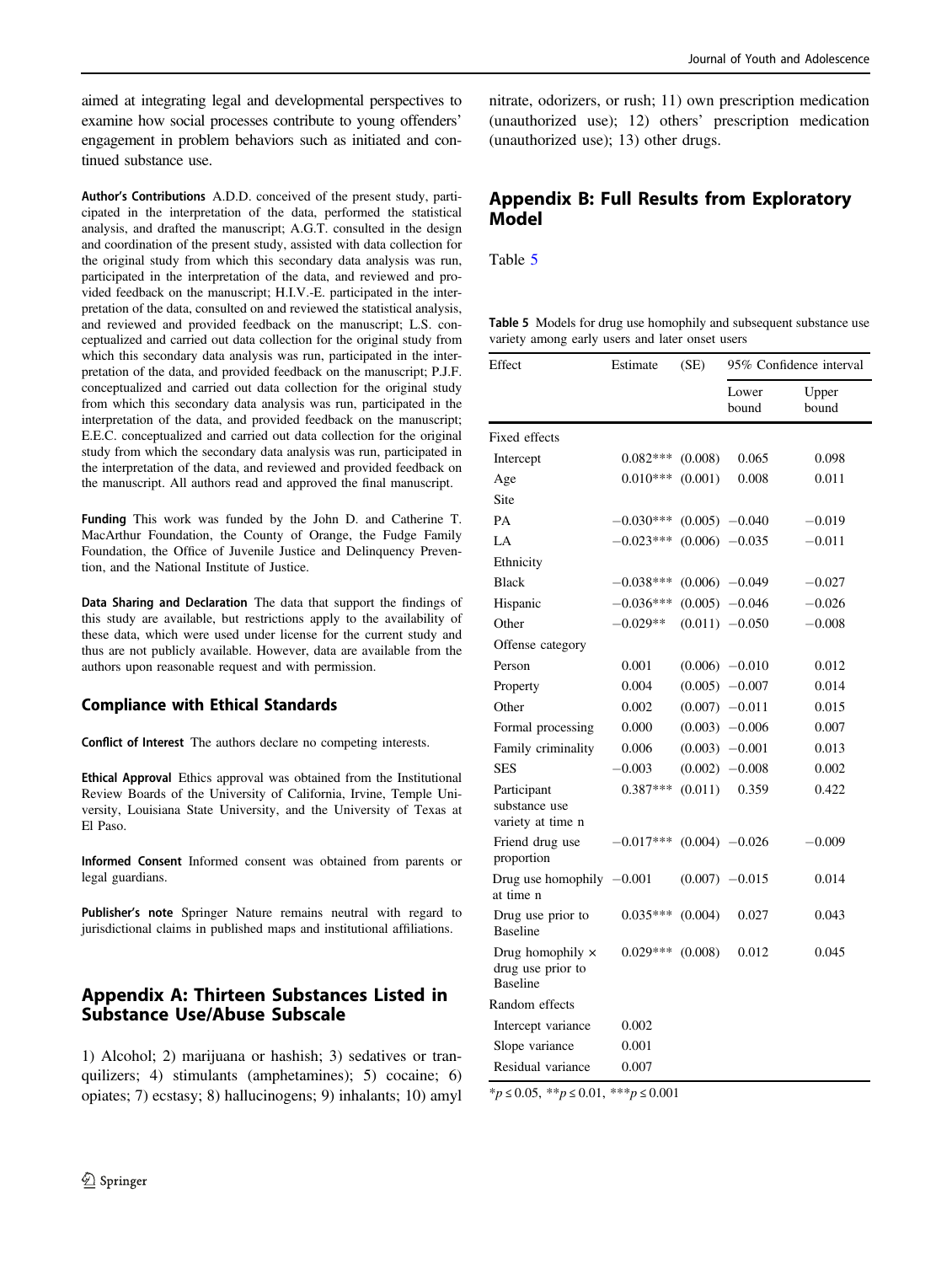#### <span id="page-12-0"></span>Table 6

Table 6 Effect of drug use homophily and subsequent substance use variety among early users and later onset users

| Source                                                    | Numerator df | Denominator df | $\overline{F}$ | Significance $(p)$ |
|-----------------------------------------------------------|--------------|----------------|----------------|--------------------|
| Age                                                       | 1            | 6087.8         | 133.410        | < 0.001            |
| <b>Site</b>                                               | 2            | 607.5          | 15.674         | < 0.001            |
| Ethnicity                                                 | 3            | 586.1          | 21.446         | < 0.001            |
| Offense category                                          | 3            | 600.7          | 0.211          | 0.889              |
| Processing type                                           | 1            | 596.6          | 0.005          | 0.942              |
| Family criminality                                        |              | 7452.9         | 3.146          | 0.076              |
| <b>SES</b>                                                |              | 6190.4         | 1.635          | 0.201              |
| Participant substance use variety at<br>time $n$          | 1            | 5443.8         | 1260.413       | < 0.001            |
| Friend drug use proportion                                | 1            | 4607.1         | 18.494         | < 0.001            |
| Drug use homophily at time $n$                            |              | 790.2          | 10.979         | < 0.001            |
| Drug use prior to baseline                                | 1            | 642.3          | 77.196         | < 0.001            |
| Drug use homophily $\times$ drug use prior<br>to baseline | 1            | 772.3          | 11.766         | < 0.001            |

# References

- Bates, D., Mächler, M., Bolker, B., & Walker, S. (2015). Fitting linear mixed-effects models using lme4. Journal of Statistical Software, 67(1), 1–48. <https://doi.org/10.18637/jss.v067.i01>.
- Beardslee, J., Datta, S., Byrd, A., Meier, M., Prins, S., Cerda, M., & Pardini, D. (2018). An examination of parental and peer influence on substance use and criminal offending during the transition from adolescence to adulthood. Criminal Justice and Behavior, 45(6), 783–798. [https://doi.org/10.1177/0093854818764767.](https://doi.org/10.1177/0093854818764767)
- Becker, S. J., Marceau, K., Hernandez, L., & Spirito, A. (2019). Is it selection or socialization? Disentangling peer influences on heavy drinking and marijuana use among adolescents whose parents received brief interventions. Substance Abuse: Research and Treatment, 13, 1–9. [https://doi.org/10.1177/1178221819852644.](https://doi.org/10.1177/1178221819852644)
- Bahr, S. J., Hoffmann, J. P., & Yang, X. (2005). Parental and peer influences on he risk of adolescent drug use. Journal of Primary Prevention, 26, 529–551. <https://doi.org/10.1007/s10935-005-0014-8>.
- Blanton, H., & Burkley, M. (2008). Deviance regulation theory: Applications to adolescent social influence. In M. J. Prinstein & K. A. Dodge (Eds.), Understanding peer influence in children and adolescents (pp. 94–121). The Guilford Press.
- Boman, J. H., & Mowen, T. J. (2018). Same feathers, different flocks: Breaking down the meaning of 'behavioral homophily' in the etiology of crime. Journal of Criminal Justice, 54, 30–40. [https://](https://doi.org/10.1016/j.jcrimjus.2017.12.003) [doi.org/10.1016/j.jcrimjus.2017.12.003](https://doi.org/10.1016/j.jcrimjus.2017.12.003).
- Bonta, J., & Andrews, D. A. (2017). The psychology of criminal conduct (6th ed.). Routledge.
- Chassin, L. (2008). Juvenile justice and substance use. Future of Children, 18(2), 165–183. <https://doi.org/10.1353/foc.0.0017>.
- Chassin, L., Rogosch, F., & Barrera, M. (1991). Substance use and symptomatology among adolescent children of alcoholics. Journal of Abnormal Psychology, 100(4), 449–463. [https://doi.org/10.](https://doi.org/10.1037/0021-843X.100.4.449) [1037/0021-843X.100.4.449.](https://doi.org/10.1037/0021-843X.100.4.449)
- Crosnoe, R. (2000). Friendships in childhood and adolescence: The life course and new directions. Social Psychology Quarterly, 63 (4), 377–391. <https://doi.org/10.2307/2695847>.
- D'Amico, E. J., & McCarthy, D. M. (2006). Escalation and initiation of younger adolescents' substance use: The impact of perceived peer use. Journal of Adolescent Health, 39(4), 481–487. [https://](https://doi.org/10.1016/j.jadohealth.2006.02.010) [doi.org/10.1016/j.jadohealth.2006.02.010](https://doi.org/10.1016/j.jadohealth.2006.02.010).
- Eisenberg, M. E., Toumbourou, J. W., Catalano, R. F., & Hemphill, S. A. (2014). Social norms in the development of adolescent substance use: A longitudinal analysis of the International Youth Development Study. Journal of Youth and Adolescence, 43(9), 1486–1497. <https://doi.org/10.1007/s10964-014-0111-1>.
- Ennett, S. T., Bauman, K. E., Hussong, A., Faris, R., Foshee, V. A., Cai, L., & DuRant, R. H. (2006). The peer context of adolescent substance use: Findings from social network analysis. Journal of Research on Adolescence, 16(2), 159–186. [https://doi.org/10.](https://doi.org/10.1111/j.1532-7795.2006.00127.x) [1111/j.1532-7795.2006.00127.x](https://doi.org/10.1111/j.1532-7795.2006.00127.x).
- Gardner, M., & Steinberg, L. (2005). Peer influence on risk taking, risk preference, and risky decision making in adolescence and adulthood: An experimental study. Developmental Psychology, 41(4), 625–635. [https://doi.org/10.1037/0012-1649.41.4.625.](https://doi.org/10.1037/0012-1649.41.4.625)
- Haynie, D. L. (2002). Friendship networks and delinquency: The relative nature of peer delinquency. Journal of Quantitative Criminology, 18(2), 99–134. [https://doi.org/10.1023/A:](https://doi.org/10.1023/A:1015227414929) [1015227414929](https://doi.org/10.1023/A:1015227414929).
- Hussey, D. L., Drinkard, A. M., & Flannery, D. J. (2007). Comorbid substance use and mental disorders among offending youth. Journal of Social Work Practice in the Addictions, 7(1–2), 117–138. [https://doi.org/10.1300/J160v07n01\\_07](https://doi.org/10.1300/J160v07n01_07).
- Kiesner, J., Kerr, M., & Stattin, H. (2004). "Very Important Persons" in adolescence: Going beyond in-school, single friendships in the study of peer homophily. Journal of Adolescence, 27(5), 545–560. [https://doi.org/10.1016/j.adolescence.2004.06.007.](https://doi.org/10.1016/j.adolescence.2004.06.007)
- Kuznetsova, A., Brockhoff, P. B., & Christensen, R. H. B. (2017). lmerTest package: Tests in linear mixed effects models. Journal of Statistical Software, 82(13), 1–26. [https://doi.org/10.18637/jss.](https://doi.org/10.18637/jss.v082.i13) [v082.i13.](https://doi.org/10.18637/jss.v082.i13)
- Light, J. M., Greenan, C. C., Rusby, J. C., Nies, K. M., & Snijders, T. A. B. (2013). Onset to first alcohol use in early adolescence: A network diffusion model. Journal of Research on Adolescence, 23(3), 487–499. [https://doi.org/10.1111/jora.12064.](https://doi.org/10.1111/jora.12064)